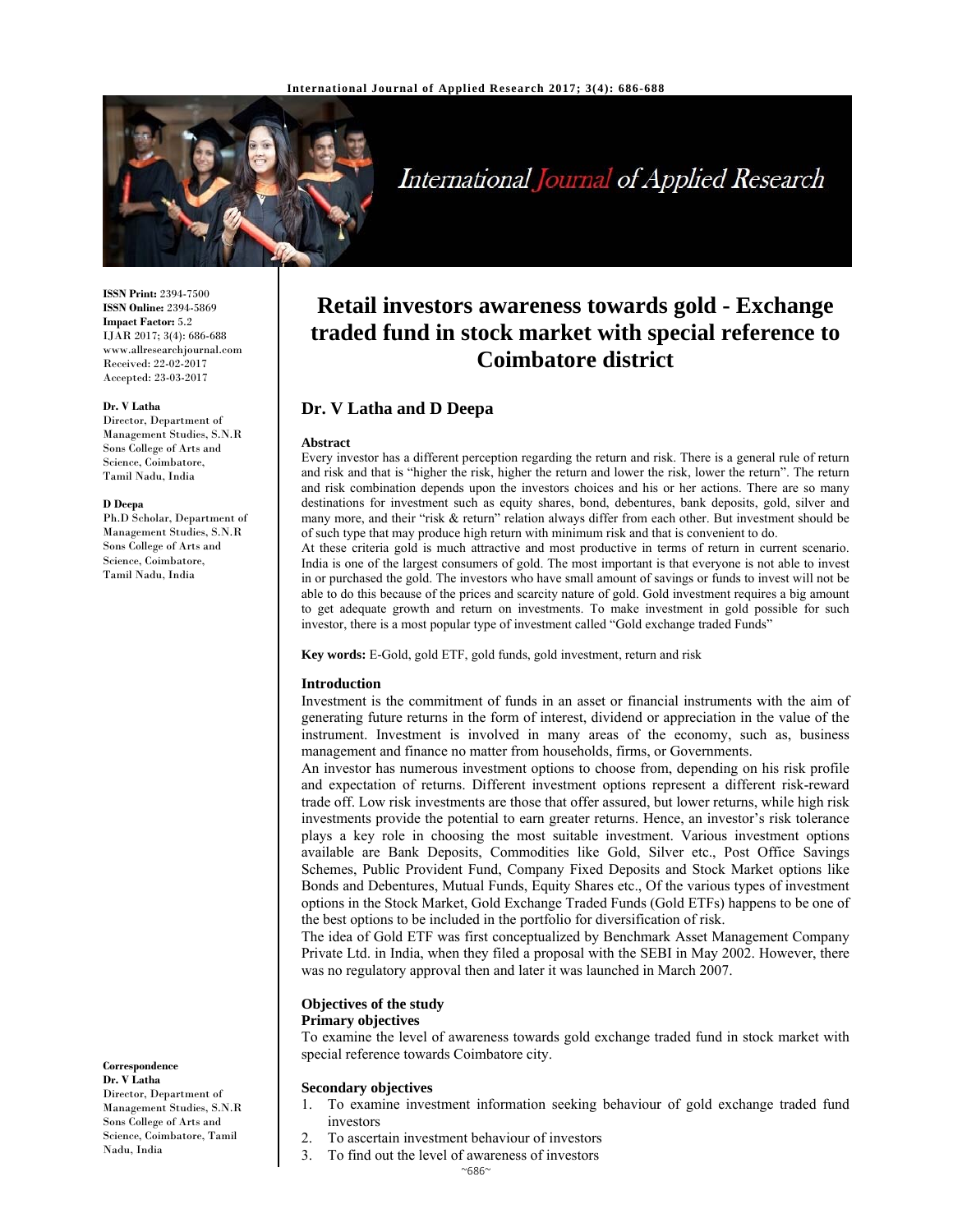To suggest suitable measures to enhance the level of awareness and to formulate measures to protect the interest of the investors

## **Advantages of gold ETFs**

- Potentially cheaper to have price exposure to gold price as compared to other available avenues
- Quick and convenient dealing through demat account
- No storage and security issue for investors
- Transparent pricing
- Taxation of Mutual Fund
- Can be traded on stock exchange like buying or selling a stock
- Ideal for retail investor as minimum lot size to trade is one unit on secondary market NAV of a unit will track price of approximately ½ or 1 gram of gold

#### **Disadvantages of Gold ETFs**

- Mutual Funds and Securities investments are subject to market risks and there can be no assurance or guarantee that the objective of the scheme will be achieved.
- The Past Performance of the fund house issuing the ETF should not be construed for the future performance of the fund. It might not provide a basis of comparison with other investments.
- The name of the Gold ETF doesn't indicate the quality of the scheme or its future prospects and the returns. Investors should study the terms of offer carefully and consult their investment advisor before investing the scheme.
- ETFs are a new concept in India compared to other parts of the world.
- The sponsor of the mutual fund is not responsible or liable for any loss or shortfall resulting from the operation of the fund beyond the initial contribution made by it of an amount of Rs 1 Lac towards setting up of the Mutual Fund.
- Investors are not offered any guaranteed or assured returns.

#### **Methodology**

The data required for the study is primary in nature questionnaire method has been used in the collection of data.

#### **Sampling**

Random sampling methods have been followed to choose from the investors list furnished by the share market certified agents as well as the investor forum.

## **Review of Literature**

Alok Goyal and Amit Joshi (2011) in their study on Performance appraisal of gold ETFs in India has analyzed the risk in the emerging security in the stock market i.e Gold ETFs. The study also aimed at the financial performance, variations and analyzes the risk behaviour of the selected Gold ETFs in comparison of NSE index

Dr. P. Vidhyapriya Dr. M. Mohanasundari (2014) in their study on Performance Analysis of Returns of Goldman Sachs Gold Exchange Traded fund has analysed the performance of the fund for the period 2007-2012. The study also identified the performance of returns of domestic price of Gold in comparison to gold ETF.

Prasanta Athma (2011) has stated that Gold ETF is an emerging option of the various investment alternatives available to the investor. The low volatility of gold prices as compared to equity market, weakening of Indian Rupee against US Dollar and growing uncertainty about global economy resulted in the emergence of Gold ETF as a strong asset class. Allocation of a small portion of investment in Gold ETF would diversify.

Dr. P. Vidhyapriya Dr. M. Mohanasundari (2014) has stated that, In India, gold ETFs were launched mainly with objective to increase the liquidity for the better market efficiency. The drawback with gold ETFs is liquidity; some ETFs are illiquid, which impacts their buying and selling flexibility. Hence, investors should consider this as a factor while investing in gold ETFs and should stick to funds that are liquid. Traditionally, Indians love to buy gold and they want to possess it. In fact, they hardly go for ETFs which is just a piece of paper for them. But in India, during the last one year, investment in gold ETFs has risen by Rs. 303 crore. Hence, the study on returns, using sharpe ratio and jenson ratio have been undertaken to identify the growth of gold ETFs in India.

#### **Findings and recommendations Retail investors awareness level of past 3 months**

|             |          |          |          |          |       | o        |          | 8        |          | 10    | G        | <b>RF</b> |
|-------------|----------|----------|----------|----------|-------|----------|----------|----------|----------|-------|----------|-----------|
| <b>RET</b>  | $-0.002$ | $-0.003$ | $-0.003$ | 0.062    | 0.014 | 0.014    | $-0.004$ | $-0.003$ | $-0.003$ | 0.014 | $-0.031$ | 0.7       |
| <b>STD</b>  | 0.803    | 0.780    | 0.785    | 0.797    | 0.804 | 0.804    | 0.775    | 0.787    | 0.783    | 0.803 | 0.704    |           |
| <b>CORR</b> | 0.126    | 0.126    | 0.148    | 0.304    | 0.305 | 0.126    | 0.126    | 0.126    | 0.305    | .000. |          |           |
| <b>BETA</b> | 0.144    | 0.14     | 0.165    | 0.344    | 0.348 | 0.143    | 0.139    | 0.14     | 0.339    | 1.14  |          |           |
| SI          | $-4.851$ | $-5.008$ | $-4236$  | $-1.994$ | -4853 | $-5.046$ | $-4.978$ | $-2.065$ | $-0.599$ |       |          |           |

**Table 1:** Table Showing the Sharpe's Index and Beta for the month of January

From table 01, it's inferred that most of the Gold ETF have positive beta and SI. This indicates they are performing better that the risk free asset.

**Table 2:** Table Showing the Sharpe's Index and Beta for the month of February

|             |          |          |          |           |           | o        |          |          |           | 10       | G     | RF |
|-------------|----------|----------|----------|-----------|-----------|----------|----------|----------|-----------|----------|-------|----|
| <b>RET</b>  | $-0.205$ | $-0.203$ | $-0.233$ | $-0.207$  | $-0.207$  | $-0.204$ | $-0.205$ | $-0.204$ | $-0.207$  | $-0.025$ | 0.7   |    |
| <b>STD</b>  | 0.0676   | 0.0672   | 0.675    | 0.645     | 0.665     | 0.666    | 0.669    | 0.678    | 0.675     | 0.665    | 0.522 |    |
| <b>CORR</b> | $-0.117$ | $-0.114$ | $-0.117$ | $-0.486$  | 0.021     | $-0.114$ | $-0.114$ | 0.022    | 0.021     |          |       |    |
| <b>BETA</b> | $-0.152$ | $-0.146$ | $-0.151$ | $-0.601$  | 0.027     | $-0.146$ | $-0.148$ | $-0.147$ | 0.028     |          |       |    |
| SI          | 4.397    | 4.571    | 0.929    | $-25.879$ | $-26.069$ | 4.59     | 4.512    | 4.543    | $-25.555$ |          |       |    |